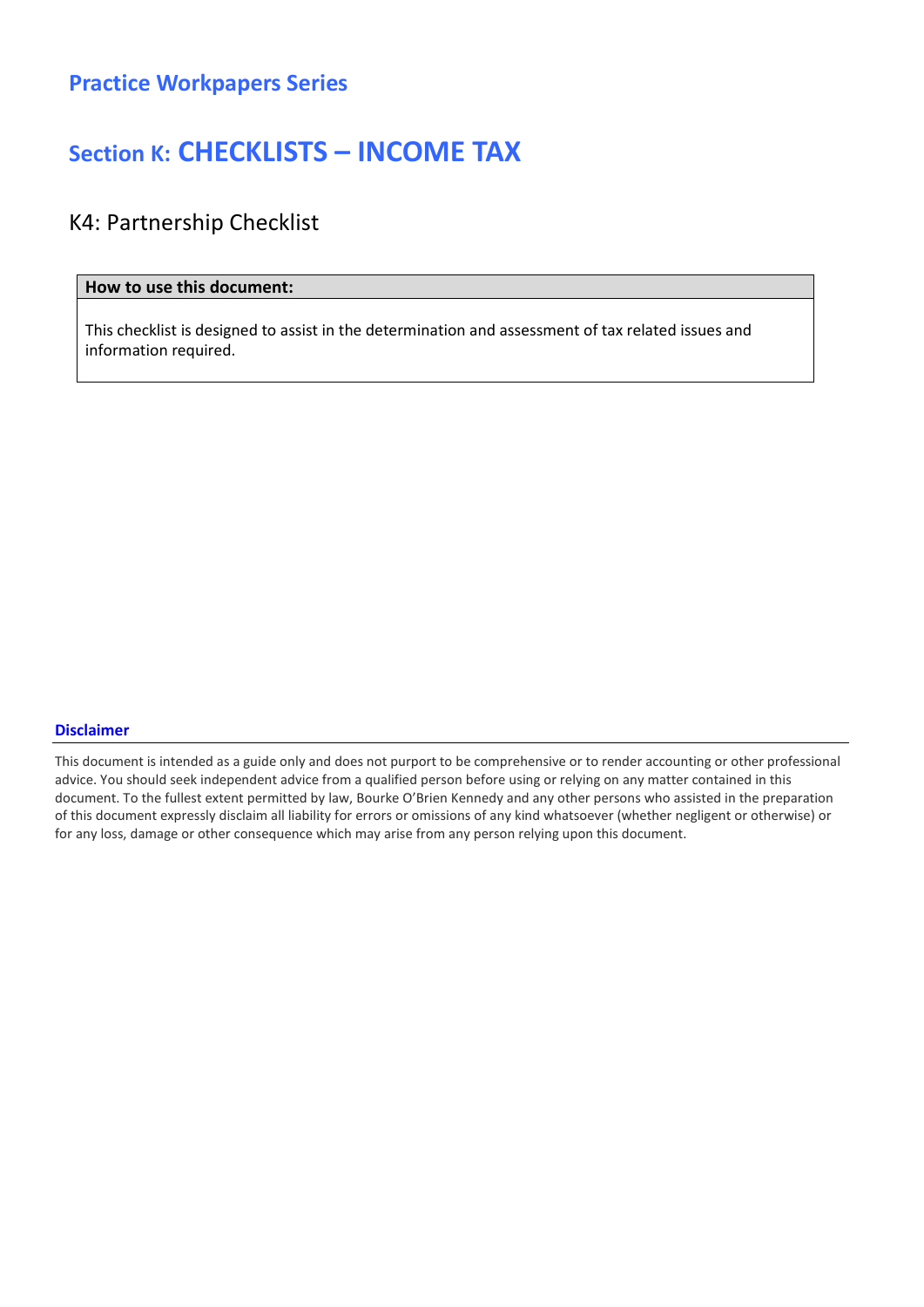

### **PARTNERSHIP CHECKLIST**

Name of Client: Tax File Number: Australian Business Number (ABN):

| <b>General</b>                                                                                                                                                                                                                                      | Y | N | N/A |
|-----------------------------------------------------------------------------------------------------------------------------------------------------------------------------------------------------------------------------------------------------|---|---|-----|
| Please provide details of the partners and their Tax File Numbers.                                                                                                                                                                                  |   |   |     |
| What is the aggregated turnover of the partnership for the current and<br>proceeding tax year?                                                                                                                                                      |   |   |     |
| Please provide financial statements for the prior financial period.                                                                                                                                                                                 |   |   |     |
| Did the partnership carry on a business during the year?<br>If so, please indicate the trusts' main business.                                                                                                                                       |   |   |     |
| Is the business of the partnership registered for Goods & Services<br>Tax (GST) and Fringe Benefits Tax (FBT)?<br>If so, please provide further details, including whether GST is declared on<br>a cash or accrual basis?                           |   |   |     |
| Were adequate accounting records, cash books and general ledgers<br>maintained during the year?<br>If so, please provide a copy of a trial balance and / or a detailed balance<br>sheet or detailed income statement for the period.                |   |   |     |
| Are partnership records maintained and administered in generic<br>accounting software (MYOB, Quicken etc)?<br>If so, please indicate which one, and provide a copy of the relevant year<br>end file.                                                |   |   |     |
| <b>Income</b>                                                                                                                                                                                                                                       | Y | N | N/A |
| Please indicate the trust's main sources of income                                                                                                                                                                                                  |   |   |     |
| Does the trust generate primary production income?<br>٠<br>If so, please provide further information.                                                                                                                                               |   |   |     |
| Does the trust generate any non-assessable and exempt income?<br>(examples include defence force income, disability pensions etc)<br>If so, please indicate what income is incurred and to which accounts such<br>sundry income has been allocated? |   |   |     |
| Does the trust receive any foreign income?<br>$\bullet$<br>If so, please indicate details including foreign tax paid?                                                                                                                               |   |   |     |
| Did the trust receive a distribution from another trust during the year?<br>If so, please provide further details, including a breakdown of the different<br>types of income.                                                                       |   |   |     |
| Has the trust's investment income been subject to TFN withholding<br>tax?<br>If so, please provide further information.                                                                                                                             |   |   |     |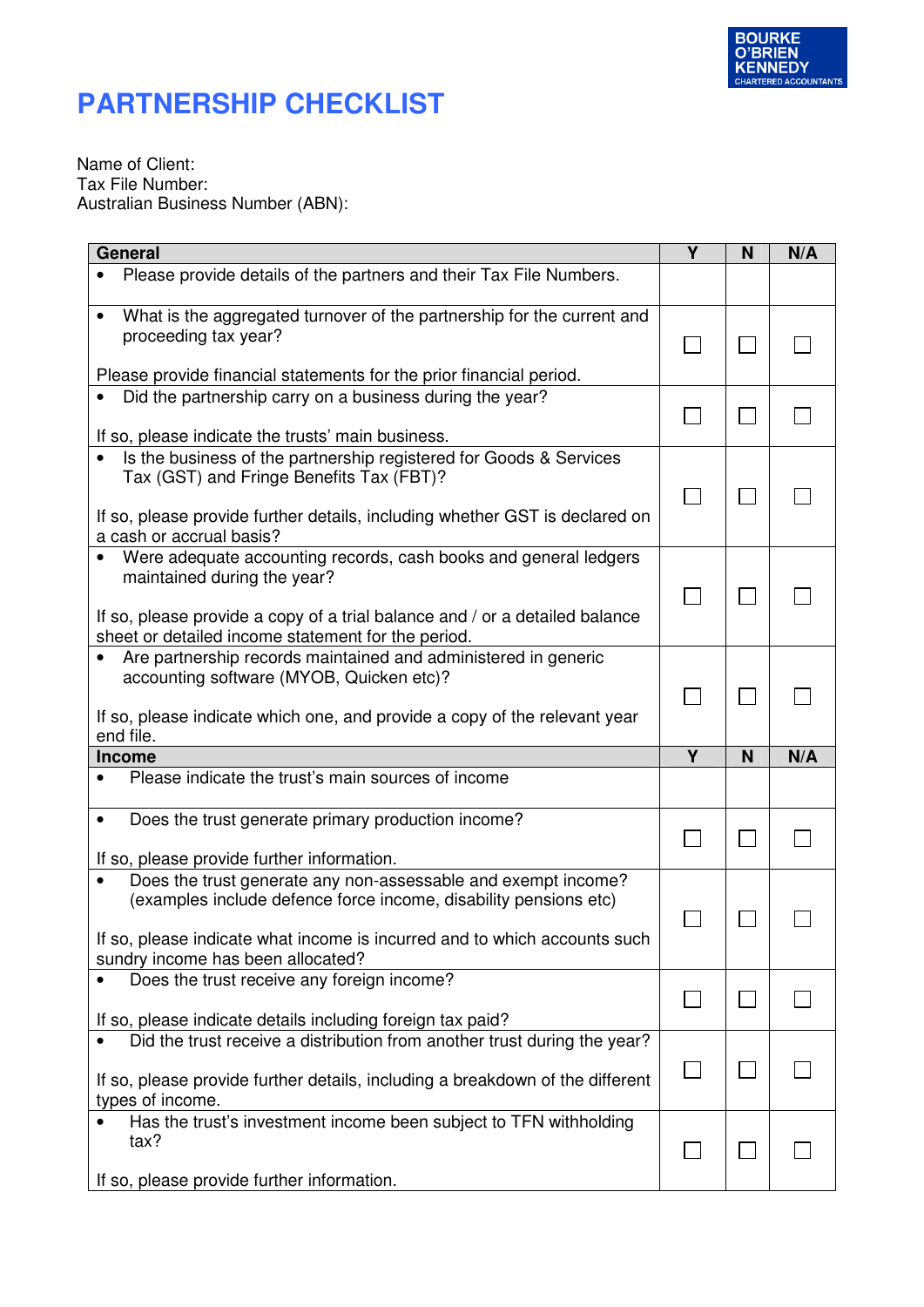

# **PARTNERSHIP CHECKLIST**

| <b>Dividends</b>                                                                                                                                                                                       | Υ | N | N/A |
|--------------------------------------------------------------------------------------------------------------------------------------------------------------------------------------------------------|---|---|-----|
| Did the trust receive a dividend by cash or a dividend reinvestment<br>plan (DRP), or from a related entity?<br>If so please provide all details and dividend payment advices indicating               |   |   |     |
| as such. including franking credits                                                                                                                                                                    |   |   |     |
| Has the trust made a family trust election at any stage?<br>If so, please provide further details. If not, please complete the family                                                                  |   |   |     |
| trust election checklist                                                                                                                                                                               |   |   |     |
| Has the trust participated in a company share buy back plan in the<br>$\bullet$<br>past?                                                                                                               |   |   |     |
| If so, please provide further details.                                                                                                                                                                 |   |   |     |
| <b>Expenses</b>                                                                                                                                                                                        | Y | N | N/A |
| Does the partnership employ salaried and waged staff?<br>If so, please provide details of salaries and wages records by employee,<br>including PAYG withholding annual reports and group certificates. |   |   |     |
| For employees, has the Partnership satisfied its superannuation<br>$\bullet$<br>guarantee requirements?                                                                                                |   |   |     |
| Does the partnership allow employees further salary sacrificing on<br>$\bullet$<br>superannuation?<br>If so, please provide further details.                                                           |   |   |     |
| Has the partnership incurred any prepayments during the year?<br>(prepaid insurance etc).<br>If so, please provide further details.                                                                    |   |   |     |
| Did the partnership acquire any plant and equipment, motor vehicle<br>and or other assets during the year?<br>If so, please provide further details.                                                   |   |   |     |
| Did the partnership acquire any asset on HP / Chattel Mortgage or<br>$\bullet$<br>Lease during the year?<br>If so, please provide details including copies of the relevant agreement.                  |   |   |     |
| Has the partnership disposed any asset during the year.<br>If so, please provide further details.                                                                                                      |   |   |     |
| Do all motor vehicle expenses relate business usage?<br>If not, please provide details of business usage.                                                                                              |   |   |     |
| Are motor vehicles made available to staff for private purposes?<br>If so, please provide further details.                                                                                             |   |   |     |